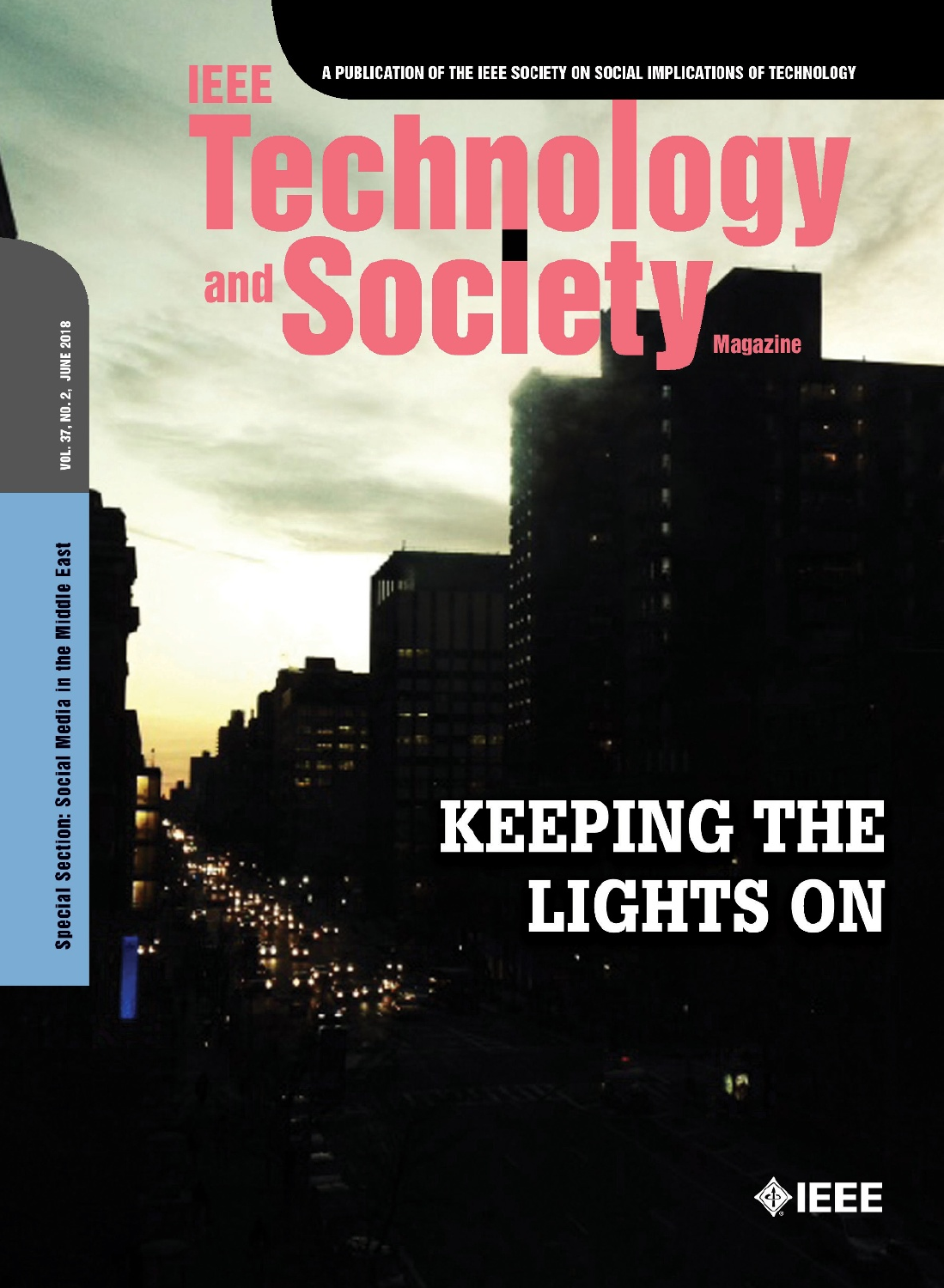

## T

he British philosopher, G. E. Moore (1873– 1958) in his seminal work *Principia Ethica (1903),* wrote that

when considering what's good or bad, we should begin by asking two questions: ought the thing under inquiry exist? And, as it concerns an action, how ought we act? Although "good" in and of itself may well be indefinable, asking these questions has a common sense ring, especially when deciding the myriad ethical questions that surround new technology [1]. For example, Western nations have universally said "no" to germline modifications of the human genome, fearing that such actions might irreversibly affect the human race.<sup>1</sup> In other instances, the genie escapes before any international consensus can develop to stop it from becoming a reality. In 1945, atomic bombs decimated two Japanese cities killing nearly a quarter-million people. Only after a long string of hydrogen bomb detonations, over a period of nearly 20 years, were nuclear weapons banned as between the two major nuclear powers, the United States and the Soviet Union. The ban expressed a "right action."

Unlike permanent changes to the human genome or the proliferation of nuclear weapons, most technologies do not pose existential threats, but nonetheless call for regulation.

*Digital Object Identifier 10.1109/MTS.2018.2826061 Date of publication: 31 May 2018*

## Defending Against Opaque Algorithmic Meddling in Free Elections



Social media may be in this category. By 2019, more than half the population of Western Europe and more than a third of the population of the Middle East and North Africa will be using social networks  $(4)$ ,  $(5)$ .<sup>1</sup> This represents a giant step toward actu-

<sup>1</sup>Article 13 of the Oviedo Convention bans all genetic modifications to the human germline. Also see, [2]–[3].

versal Declaration of Human Rights: "*a world* in which human beings shall enjoy freedom of speech." But, as social media serves to transform free speech the world over, a pervasive infiltration of the information highway is underway by individuals and entities using bots and human agencies to invade our privacy and channel extremist, hateful speech in propaganda-like campaigns bent on undermining democratic institutions  $(6)$ .<sup>2</sup> Time has come to consider steps that balance privacy and speech rights with the right to choose leaders without foreign interference [7].

alizing an aspiration of the UN's Uni-

Broadly speaking, social media has been in existence for thousands of years, e.g., letter writing. Although the 19th century telegraph permitted two-way communication, its use was largely confined to business. It wasn't until the 20th century that

<sup>&</sup>lt;sup>2</sup>Alleged Russian political meddling documented in 27 countries since 2004 [6].